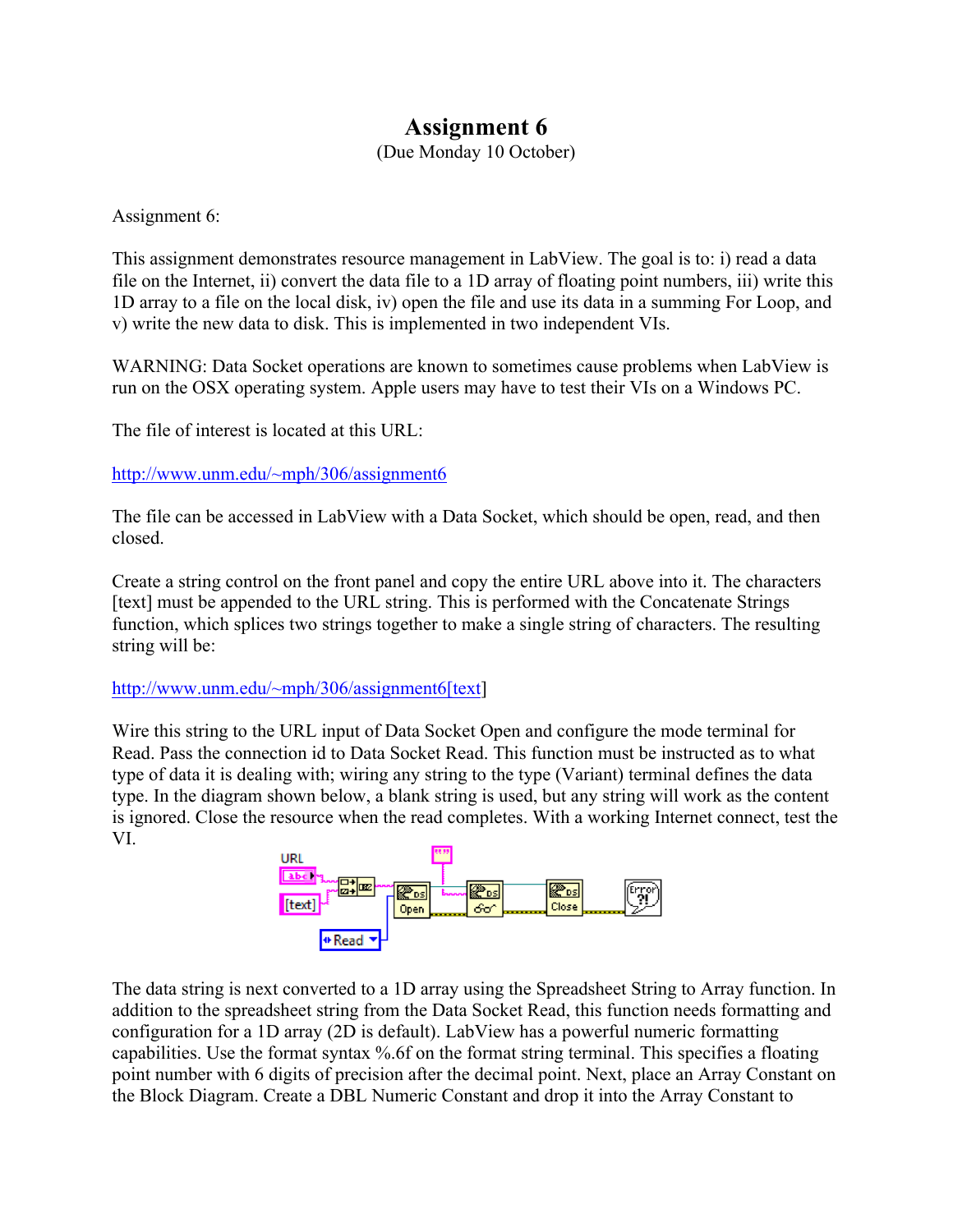define a 1D array. Connect it to the array type terminal. This forces the function to produce a 1D array of DBL floating point numbers.

A spreadsheet file can be created and written in a single, highlevel operation using Write to Spreadsheet File.vi found on the File I/O palette. Wire the 1D array data to the appropriate input and format as %.6f as before. When the VI is run, the user will be prompted to save a file to disk. Also save the working VI.

Open a blank VI and place Read from Spreadsheet File.vi on the Block Diagram. This highlevel VI will be used to access the 1D array file written above. It will deliver the data on the output terminal labeled first row. Set the format syntax to %.6f and wire the output into a For Loop. To setup a user prompt for opening the file, the Express VI File Dialog can be used:



Following the procedure from Assignment 4, divide each term in the data file by i! where i is the iteration count of the For Loop. Sum the result of each iteration using a shiftregister. Mathematically, the following finite series is being constructed:

$$
\sum_{i=0} \frac{x_i}{i!}
$$

If performed correctly, the series should sum to a value very close to 0.05.

Each term in the series should be written to a separate text file. This can be done when the For Loop exits, but it is often desirable to record data as it is being generated. From the File I/O palette, select the Open/Create/Replace File VI and place it outside the For Loop. Configure it to replace or create and add a custom user prompt. The refnum is wired to a Write to Text VI inside the For Loop. Each series term is a floating point number that must be converted to a text string using Number to Fractional String VI. The Concatenate Strings functions adds a Line Feed character to the end of each data point so the data is displayed in a single column; otherwise, a single continuous line of text would be written. When the For Loop exits, the file is closed as shown: